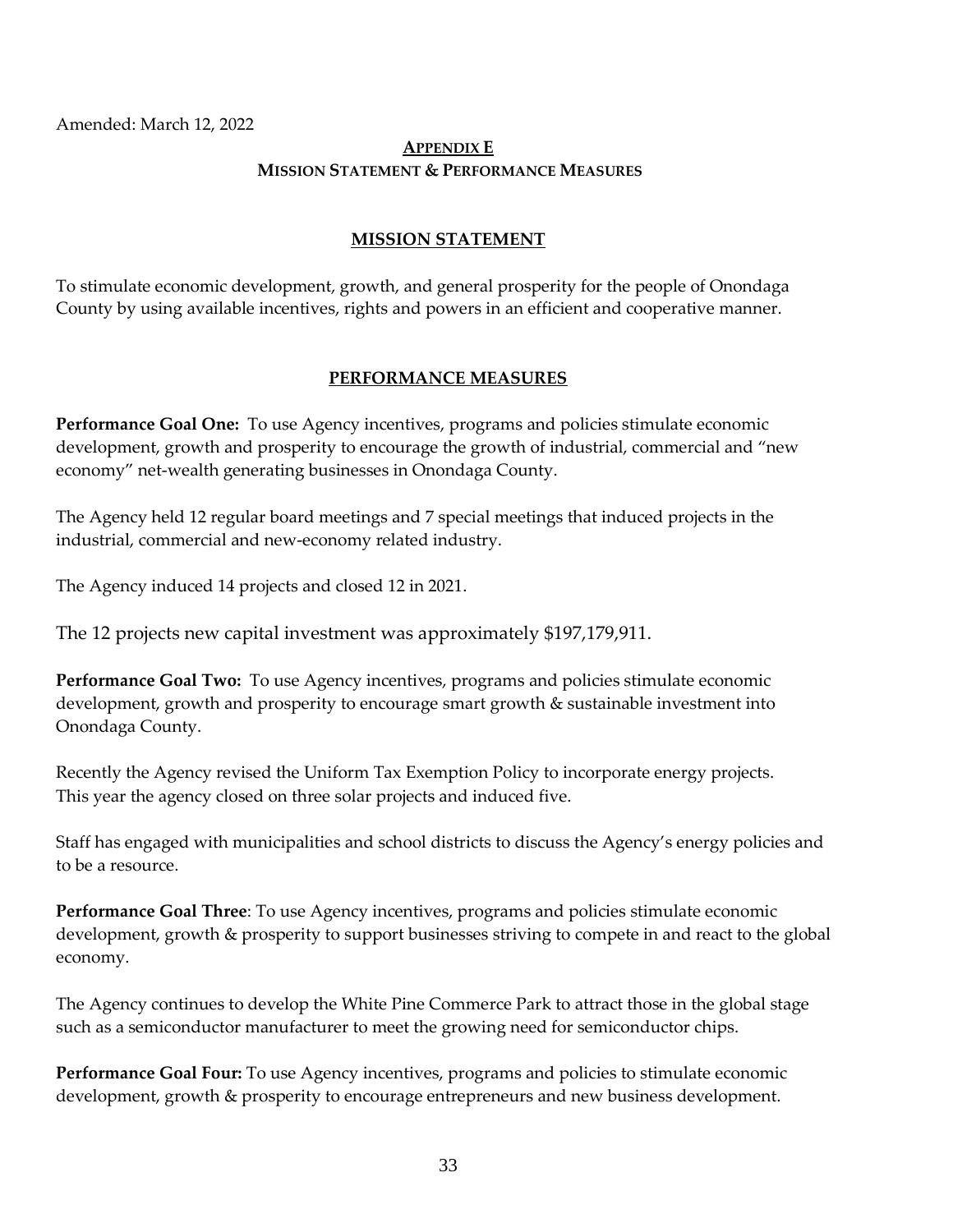Agency staff is developing a marketing strategy to increase outreach to new businesses and entrepreneurs to increase awareness of IDA benefits in addition to increasing our website information and social media presence.

Agency staff had strong stewardship of developing Hancock Air Park in 2021. The 225+ acre industrial and office park in the Town of Cicero, is an attractive location for business expansion and economic growth for Onondaga County. Since assuming management responsibilities of the park in 2014, OCDC has captured over \$800,000 in revenues and will exceed a million dollars with the addition of two land purchases in Q1 2022.

**Performance Goal Five:** For the Agency to perform its duties in a cooperative and efficient manner through proactive open communication with its economic development partners, businesses and the community as a whole.

Agency staff regularly interacts with local and state economic development partners, municipalities, school districts, business owners and entrepreneurs. Staff provides information on the types of financial assistance available through OCIDA, possible sites available for development and resources that support and encourage economic growth in the area.

## **Additional Questions**

- **1. Have the board members acknowledged that they have read and understood the mission of the public authority?**  Yes
- **2. Who has the power to appoint the management of the public authority?** The voting board members shall appoint officers at the Agency's annual meeting.
- **3. If the Board appoints management, do you have a policy you follow when appointing the management of the public authority?**

The Agency's by-laws serve as the policy for appointing management.

**4. Briefly describe the role of the Board and the role of management in the implementation of the mission.**

Agency staff is responsible for the administration and management of the Agency's programs and policies, and satisfaction of all statutory requirements.

The Board sets all policies and programs through majority approval of the Board.

**5. Has the Board acknowledged that they have read and understood the responses to each of these questions?**